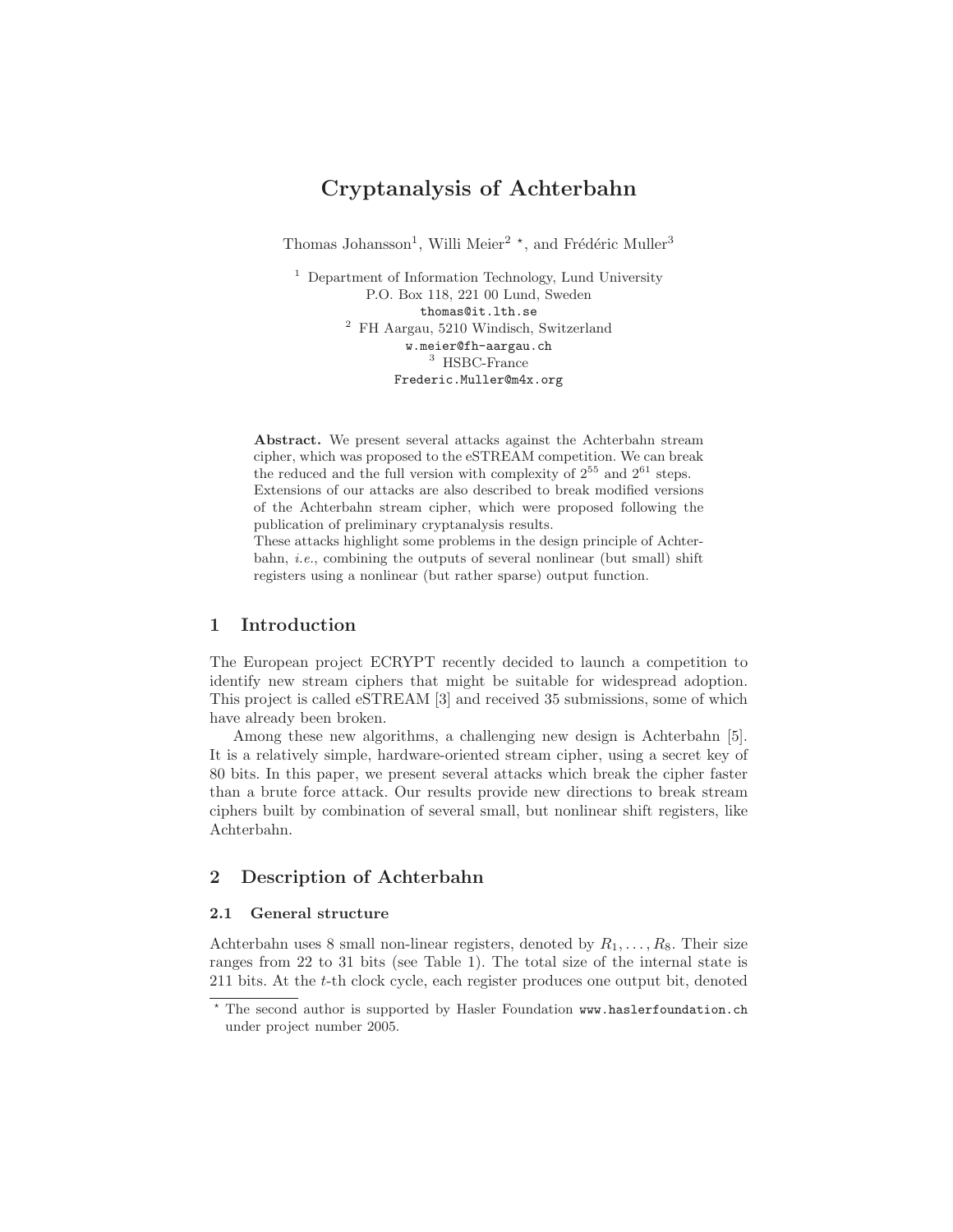| Register    | Length |
|-------------|--------|
| $R_{\rm 1}$ | 22     |
| R2          | 23     |
| $R_3$       | 25     |
| $R_4$       | 26     |
| $R_{5}$     | 27     |
| $R_{\rm 6}$ | 28     |
| $R_{\rm 7}$ | 29     |
| Rs          | 31     |

Table 1. Length of non-linear registers in Achterbahn

respectively by  $y_1(t), \ldots, y_8(t)$ . Then, the t-th output bit  $z(t)$  of the stream cipher Achterbahn is produced by the filtering function  $F$  as

$$
z(t) = F(y_1(t), y_2(t), y_3(t), y_4(t), y_5(t), y_6(t), y_7(t), y_8(t))
$$
  
=  $y_1(t) \oplus y_2(t) \oplus y_3(t) \oplus y_4(t) \oplus$   
 $y_5(t)y_7(t) \oplus y_6(t)y_7(t) \oplus y_6(t)y_8(t) \oplus y_5(t)y_6(t)y_7(t) \oplus y_6(t)y_7(t)y_8(t).$ 

We can observe that  $F$  is a sparse polynomial of degree 3. There are only 3 monomials of degree 2 and 2 monomials of degree 3. In the full version of Achterbahn, the input of  $F$  is not directly the output of each register, but a key-dependent combination of several consecutive outputs<sup>1</sup>. In the reduced version of Achterbahn, the input of  $F$  is directly the output of each register.

Each register is clocked similarily to a Linear Feedback Shift Register (LFSR), except that the feedback bit is not a linear function, but a polynomial of degree 4. Details of this clocking are not relevant in our attack. We refer to the original description of Achterbahn for more details [5].

### 2.2 Initialization

The internal state of Achterbahn is initialized from a secret key  $K$  of size 80 bits and from an initialization vector  $IV$  of length 80 bits.

First, the state of each register is loaded with a certain number of key bits (this number depends on the register length). Then, the rest of the key, followed by the IV, is introduced sequentially in each register. More precisely, this introduction consists simply in XORing the auxiliary input to the feedback bit during the register update. At some point, one bit in the register is forced to 1 to prevent the all-zero state. Before the encryption starts, several extra clockings are applied for diffusion purpose.

<sup>1</sup> The number of consecutive outputs involved in this linear combination varies from 6 for  $R_1$  to 10 for  $R_8$ .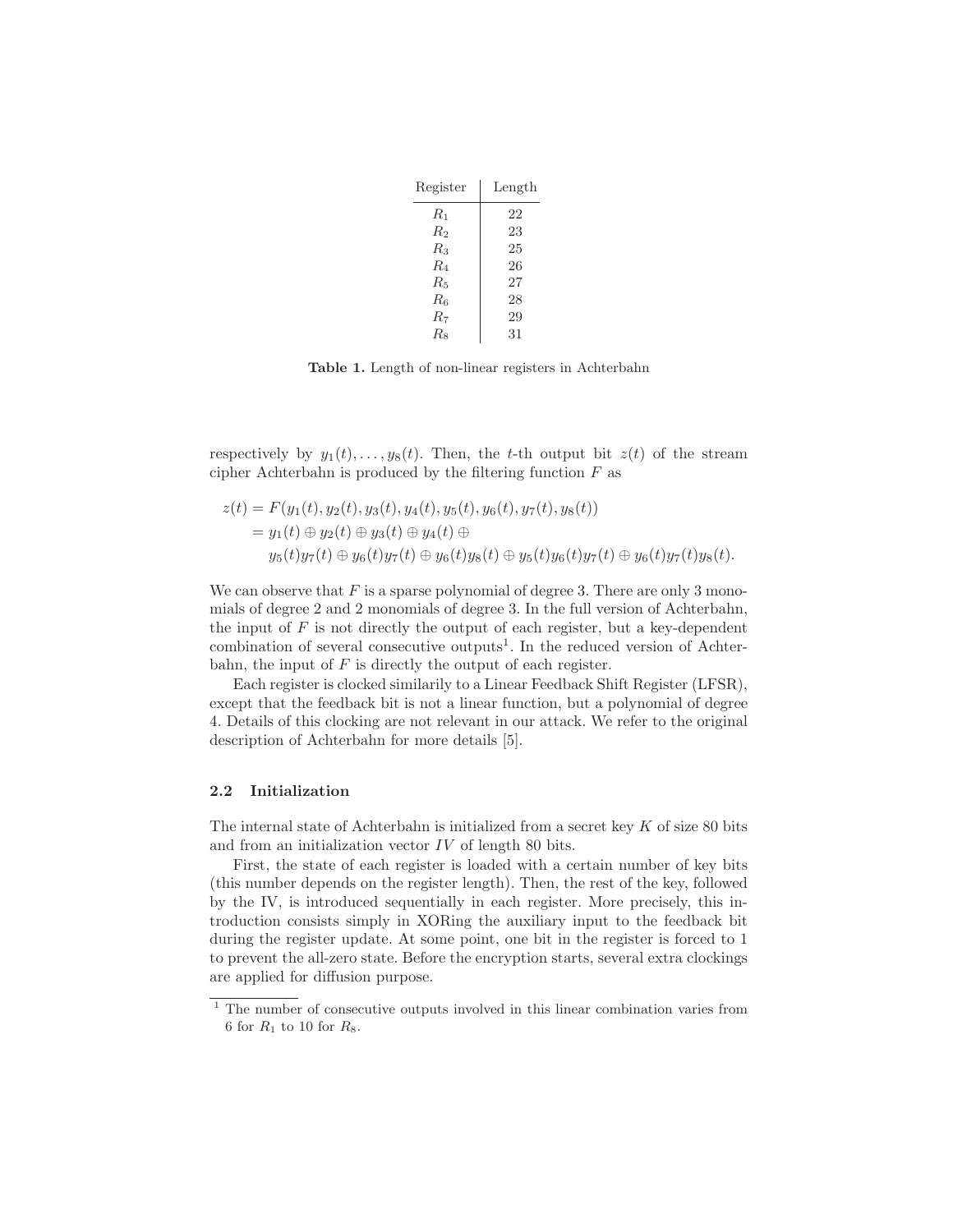### 2.3 Evolutions of Achterbahn

In September 2005, some preliminary cryptanalysis results were announced on the eSTREAM website [6]. These results allow to break the reduced version of Achterbahn with 2<sup>56</sup> computation steps and the full version with complexity of  $2^{73}$  computation steps.

After the publication of these results, the designers of Achterbahn proposed to modify the output filter  $F$  of Achterbahn in order to strengthen the cipher [4]. This is a natural idea, given the nature of the published attacks. The first suggestion, that we will refer to as Achterbahn-v2 in this paper, uses a new combining function  $F'$  instead of  $F$ , where

$$
F'(y_1(t),...,y_8(t)) = F(y_1(t),...,y_8(t)) \oplus y_5(t)y_6(t) \oplus y_5(t)y_8(t) \oplus y_7(t)y_8(t).
$$

Another alternative suggested in  $[4]$  is to replace F by  $F''$  defined as

$$
F''(y_1(t),...,y_8(t)) = y_1(t) \oplus y_2(t) \oplus y_3(t) \oplus \sum_{4 \leq i < j \leq 8} y_i(t)y_j(t) \oplus \sum_{4 \leq i < j < k \leq 8} y_i(t)y_j(t)y_k(t) \oplus \sum_{4 \leq i < j < k \leq 8} y_i(t)y_j(t)y_k(t) \oplus \sum_{4 \leq i < j < k \leq 8} y_i(t)y_j(t)y_k(t) \oplus \sum_{4 \leq i < j < k \leq 8} y_i(t)y_j(t)y_k(t) \oplus \sum_{4 \leq i < j < k \leq 8} y_i(t)y_j(t)y_k(t) \oplus \sum_{4 \leq i < j < k \leq 8} y_i(t)y_j(t)y_k(t) \oplus \sum_{4 \leq i < j < k \leq 8} y_i(t)y_j(t)y_k(t) \oplus \sum_{4 \leq i < j < k \leq 8} y_i(t)y_j(t)y_k(t) \oplus \sum_{4 \leq i < j < k \leq 8} y_i(t)y_j(t)y_k(t) \oplus \sum_{4 \leq i < j < k \leq 8} y_i(t)y_j(t)y_k(t) \oplus \sum_{4 \leq i < j < k \leq 8} y_i(t)y_j(t)y_k(t) \oplus \sum_{4 \leq i < j < k \leq 8} y_i(t)y_j(t) \oplus \sum_{4 \leq i < j < k \leq 8} y_i(t)y_j(t) \oplus \sum_{4 \leq i < j < k \leq 8} y_i(t)y_k(t) \oplus \sum_{4 \leq i < j < k \leq 8} y_i(t)y_k(t) \oplus \sum_{4 \leq i < j < k \leq 8} y_i(t)y_k(t) \oplus \sum_{4 \leq i < j < k \leq 8} y_i(t)y_k(t) \oplus \sum_{4 \leq i < j < k \leq 8} y_i(t)y_k(t) \oplus \sum_{4 \leq i < j < k \leq 8} y_i(t) \oplus \sum_{4 \leq i < j < k \leq 8} y_i(t) \oplus \sum_{4 \leq i < j < k \leq 8} y_i(t
$$

We refer to Achterbahn-v3 for the cipher instantiated with  $F''$ .

## 3 Weaknesses of Achterbahn's design

### 3.1 General observations about the design

Combination of several small Linear Feedback Shift Registers (LFSR) is a wellknown method for building stream ciphers. The output of the registers are generally combined with a function  $F$ , in order to produce one keystream bit (see Figure 1). A popular example is the algorithm E0 [1], which is used in the Bluetooth technology<sup>2</sup>. Unfortunately such constructions have some problems, that



Fig. 1. Stream Cipher built by Combination of LFSR's

originate from the linearity of the LFSR's. For instance, correlation attacks [8,

 $2$  E0 has the particularity that the function F uses a small auxiliary memory.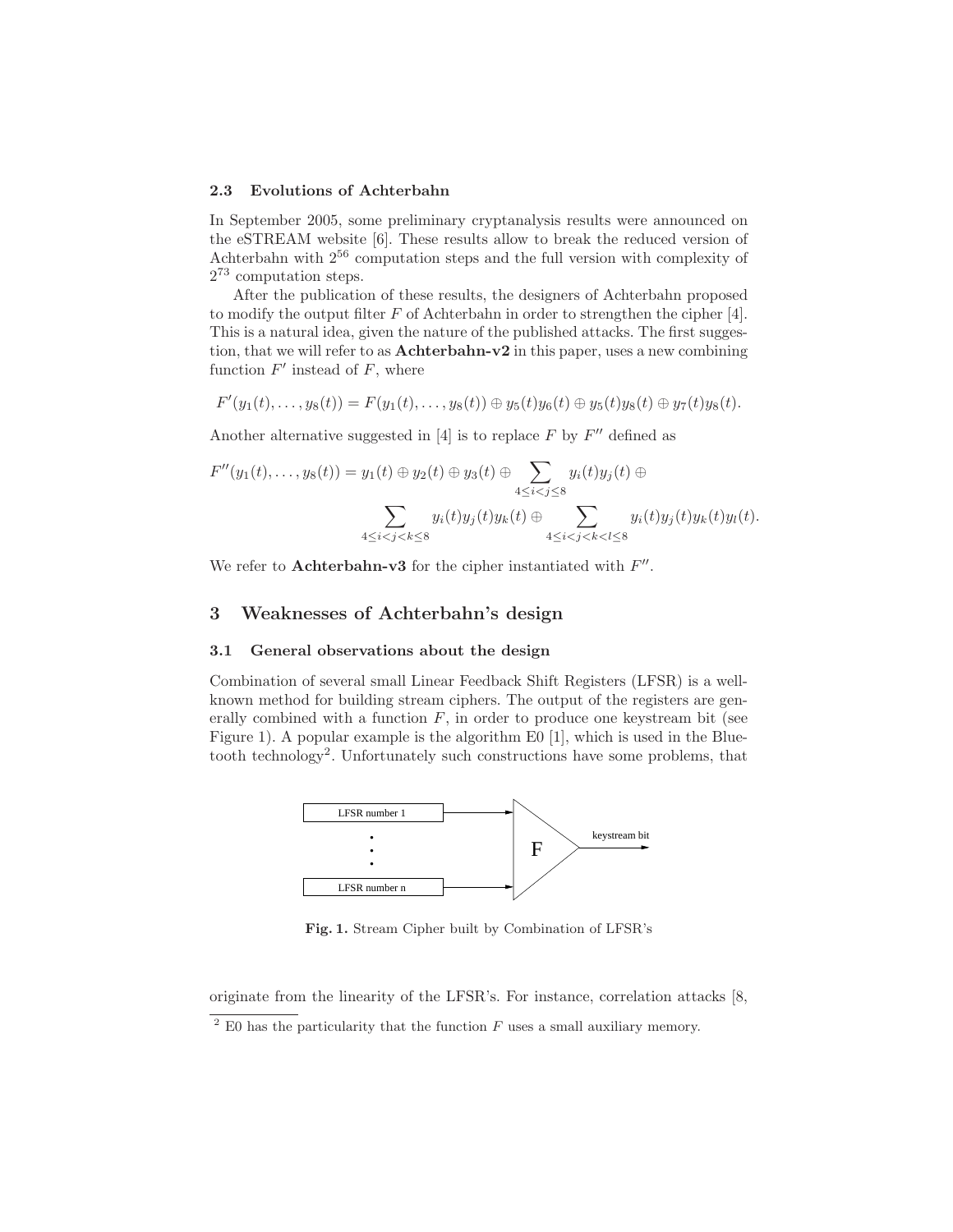9 exploit linear approximations of the function  $F$  to attack the whole stream cipher. Another method is algebraic attacks [2] that take advantage of low degree polynomial equations satisfied by F.

Criteria that should be satisfied by the boolean function  $F$ , in order to counter such attacks have been widely studied. However there appears to be limitations that cannot easily be removed. To improve the designs, it is often suggested to replace linear registers by nonlinear registers. This idea is the bottomline of Achterbahn's design.

## 3.2 Linear Complexity of Achterbahn

If the linear registers of Figure 1 are replaced by nonlinear registers, one may expect to counter many problems arising from the linearity of LFSR's. A usual tool to analyze such constructions is the linear complexity. For a binary sequence, it is defined as the length of the shortest LFSR that could generate the sequence.

For a LFSR of length  $n$  bits, the linear complexity of its output sequence is  $L = n$ , provided its feedback polynomial is properly chosen. For a nonlinear register, it is not always easy to compute the linear complexity of its output sequence, but clearly it cannot exceed its period. In the case of Achterbahn, the keystream bit  $b$  is computed by

$$
b=F(y_1,\ldots,y_8).
$$

Then, it is well-known that the linear complexity of the keystream sequence is at most

$$
L = F(L_1, \ldots, L_8),
$$

where  $L_i$  denotes the linear complexity of each single register and  $F$  is now seen as a polynomial on the integers, with its coefficients  $\in \{0, 1\}$ . This observation shows that it would be insecure to combine the small nonlinear registers using a linear function. Indeed, in this case, the linear complexity  $L$  of Achterbahn would be bounded by  $8 \times 2^{31}$  since 31 is the length of the largest register.

For Achterbahn, F is not linear, but its algebraic degree is 3. The original paper [5] does not contain an exact proof of the linear complexity of the 8 nonlinear registers, but it is reasonable to assume that  $L_i \simeq 2^{n_i}$  where  $n_i$  denotes the length of register  $R_i$ . With this assumption, the linear complexity of Achterbahn's outputs is :

$$
L \leq 2^{28} \times 2^{29} \times 2^{31} = 2^{88}.
$$

If we apply the Berlekamp-Massey algorithm [7], we can expect to distinguish this sequence if we analyze  $2^{89}$  known output bits. Since the running time of Berlekamp-Massey is about  $L^2$ , this attack is way above the complexity of a brute-force attack.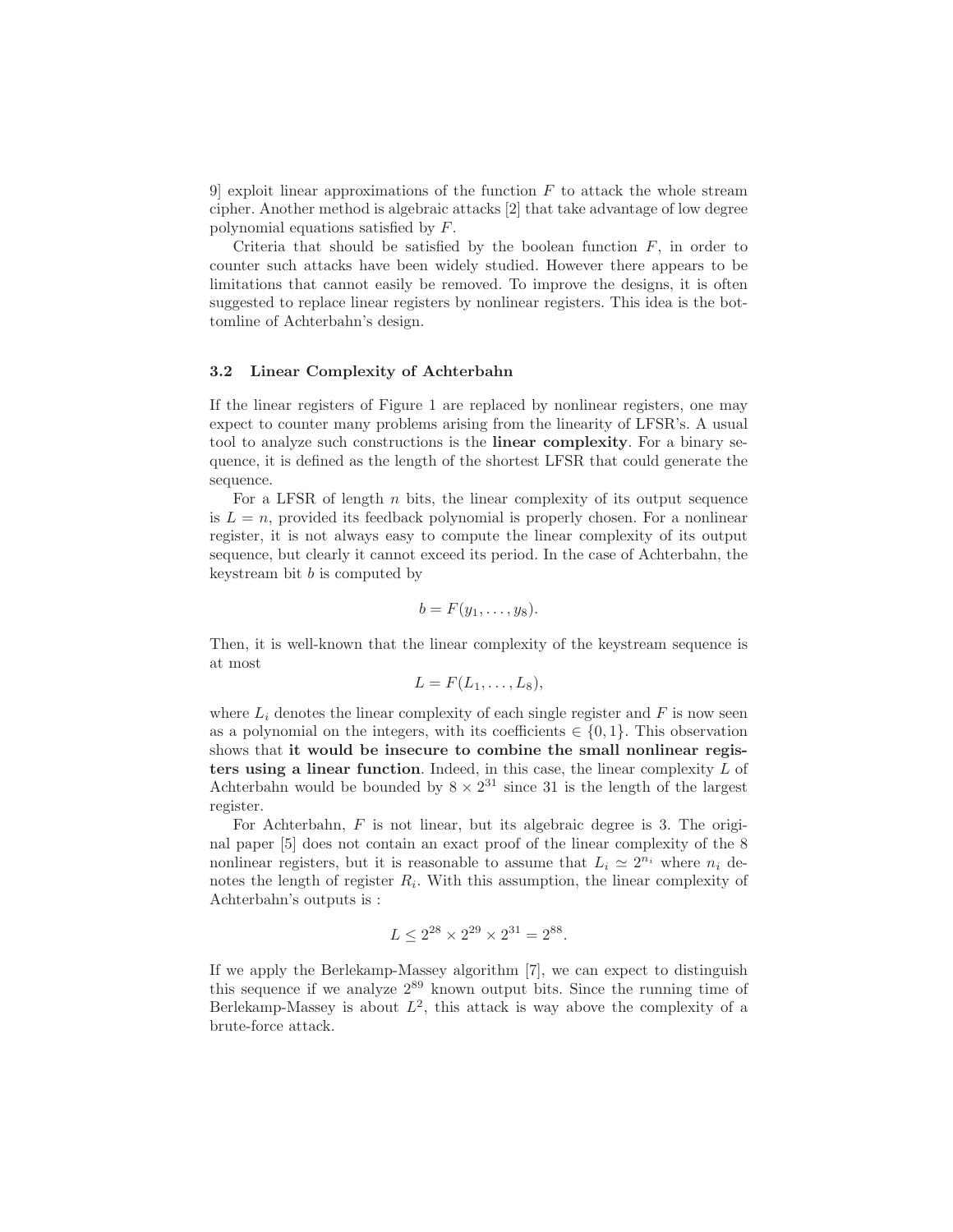#### 3.3 Ideas for improvement

These observations about the linear complexity were taken into account by the designers of Achterbahn (see page 20 of [5]). However, we should also consider that several refinements are possible :

- The output function is **sparse**. Indeed  $z(t)$  is computed by a simple filter, which is almost linear. For instance, when  $y_6(t) = 0$ , only one nonlinear term remains. If  $y_5(t)$  is also equal to 0, the output function becomes purely linear.
- Each single register has a small period. This is unavoidable due to the small size of each register  $(31 \text{ bits for the largest one}, R_8)$ .
- Each register is autonomous. Therefore when we guess its initial state, we know its content at all stages of the encryption.

Our idea is to guess the initial state of two registers  $(R_5 \text{ and } R_6)$ . Then we select particular positions in the output sequence, for which

$$
y_5=y_6=0.
$$

All nonlinear terms in  $F$  cancel out, so the linear complexity of this subsequence is much smaller than for the whole Achterbahn. Finally, we test if several parity checks, resulting from the low linear complexity are satisfied or not. Hence, we can determine when the initial guess on  $R_5$  and  $R_6$  is correct.

Several tricks are needed in order for the attack to work properly. In particular, it is important to find low-weight parity checks. The details of this attack are given in the next section. Attacks in the same vein can also be mounted in the case of Achterbahn-v2 and Achterbahn-v3.

# 4 Cryptanalysis of Reduced Achterbahn

#### 4.1 Preliminary

Our starting point is to observe that when  $y_5(t) = 0$  and  $y_6(t) = 0$ , the output function becomes purely linear, so

$$
z(t) = l(t) = y_1(t) \oplus y_2(t) \oplus y_3(t) \oplus y_4(t).
$$

Although its period is rather large,  $l(t)$  has a very low linear complexity L as pointed out in Section 3.2. Indeed, L is bounded by

$$
L \le 2^{n_1} + 2^{n_2} + 2^{n_3} + 2^{n_4} \simeq 2^{26}.
$$

By definition,  $l$  can be generated by a LFSR of length  $L$ , so it will satisfy some **parity checks** involving  $L$  consecutive bits at most. Actually, it can be demonstrated that sparse parity checks are satisfied, which will prove to be crucial in the rest of our attack.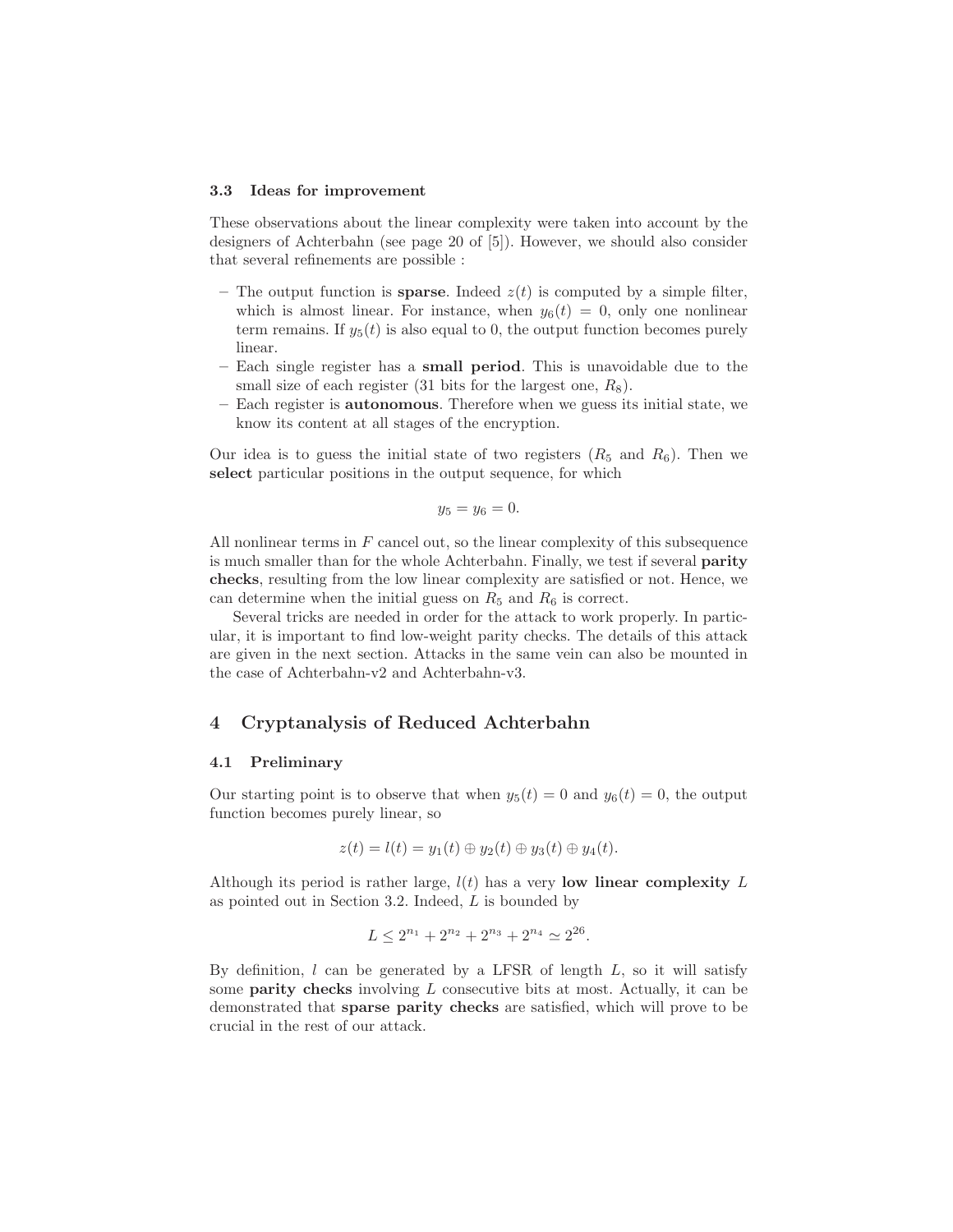### 4.2 Construction of Sparse Parity Checks

We denote by  $T_i$  the period of register  $R_i$ . From [5], we can see that

$$
T_1 = 2^{22} - 1,
$$
  
\n
$$
T_2 = 2^{23} - 1,
$$
  
\n
$$
T_3 = 2^{25} - 1,
$$
  
\n
$$
T_4 = 2^{26} - 1.
$$

Let

$$
ll(t) = l(t) \oplus l(t + T_1).
$$

Because the period of the first register is  $T_1$ , this expression does not contain any term in  $y_1$ . Similarly, define

$$
lll(t) = ll(t) \oplus ll(t + T_2),
$$
  

$$
lll(t) = lll(t) \oplus lll(t + T_3).
$$

Here  $lll(t)$  contains no term in  $y_2$  or  $y_3$ , so it is a combination of bits coming from the register  $R_4$  only. Thus it satisfies

$$
llll(t) = llll(t + T_4).
$$

In other terms, we have the following relation on the bits  $l(i)$ ,

$$
0 = l(t) + l(t + T_1) + l(t + T_2) + l(t + T_3) + l(t + T_4)
$$
  
+ 
$$
l(t + T_1 + T_2) + l(t + T_1 + T_3) + l(t + T_1 + T_4)
$$
  
+ 
$$
l(t + T_2 + T_3) + l(t + T_2 + T_4) + l(t + T_3 + T_4)
$$
  
+ 
$$
l(t + T_1 + T_2 + T_3) + l(t + T_1 + T_2 + T_4) + l(t + T_1 + T_3 + T_4)
$$
  
+ 
$$
l(t + T_2 + T_3 + T_4) + l(t + T_1 + T_2 + T_3 + T_4).
$$

This is the basic **parity check** on  $l(t)$  that we will use in our attack. We can observe that it is the XOR of 16 different bits from the sequence  $l(i)$ . They all belong to a time interval of length

$$
T_{max} = T_1 + T_2 + T_3 + T_4 = 113246204 \simeq 2^{26.75}.
$$

Such parity checks are satisfied by the keystream sequence, under certain constraints on the outputs of the registers  $R_5$  and  $R_6$  (several bits  $y_5(i)$  and  $y_6(i)$ ) must be equal to 0).

We split the attack in two phases. First, we precompute particular states of  $R_5$  and  $R_6$  for which  $z(t) = l(t)$ . Then we look at a given keystream sequence and test when the parity check is satisfied. This information is used to identify one of the precomputed states of  $R_5$  and  $R_6$ .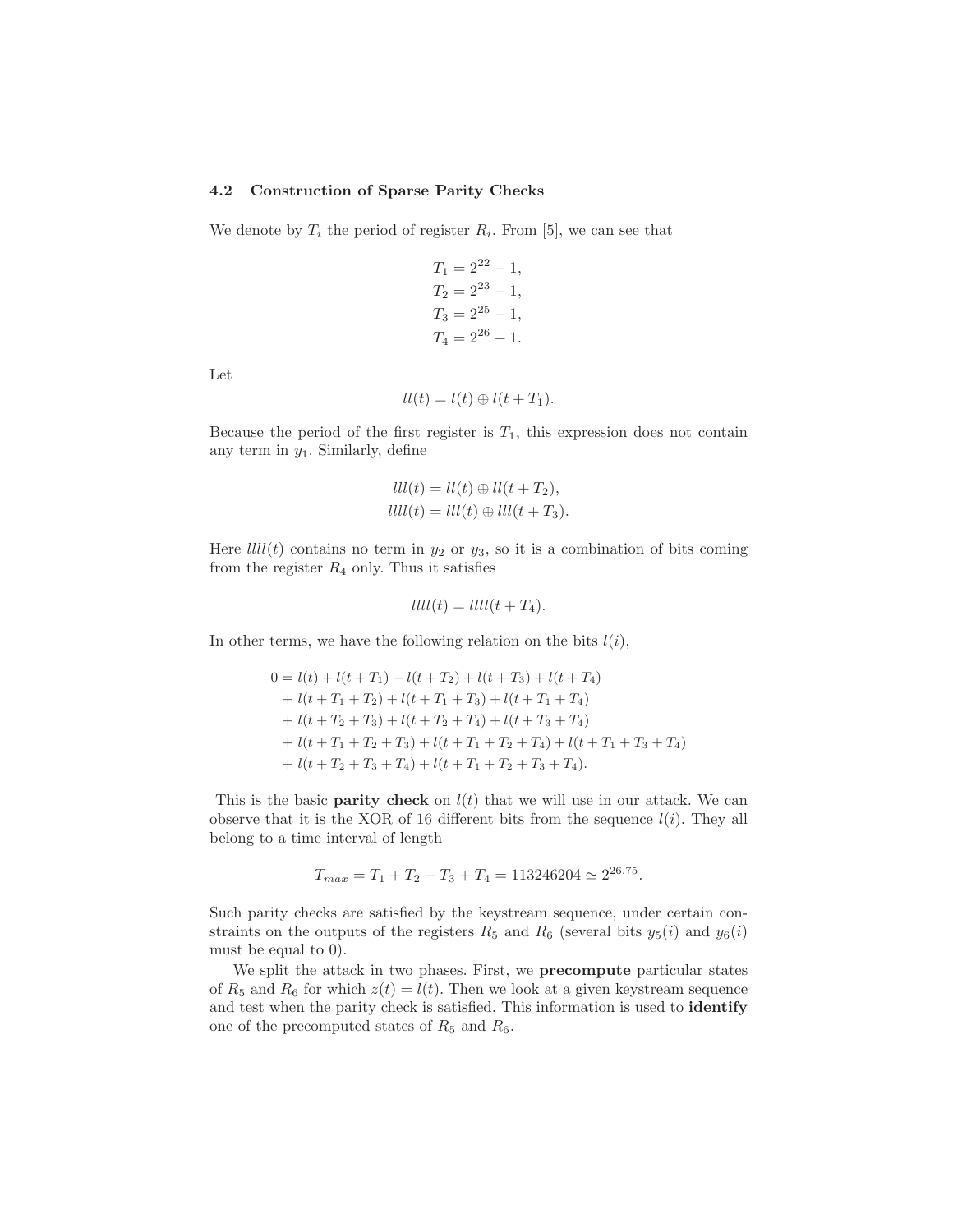### 4.3 Precomputation

The goal of the precomputation step is to identify particular state values of  $R_5$ and  $R_6$  for which the parity checks will be satisfied. For that, we need  $y_5(t)$  and  $y_6(t)$  to be both equal to 0 for the 16 positions that appear in the previous parity check. Consider the case of register  $R_5$  first. We are looking for states of  $R_5$  at time  $t$  such that the corresponding outputs satisfy :

$$
y_5(t) = 0,
$$
  
\n
$$
y_5(t + T_1) = 0,
$$
  
\n
$$
y_5(t + T_2) = 0,
$$
  
\n
$$
y_5(t + T_3) = 0,
$$
  
\n
$$
y_5(t + T_4) = 0,
$$
  
\n
$$
y_5(t + T_1 + T_2) = 0,
$$
  
\n
$$
y_5(t + T_1 + T_3) = 0,
$$
  
\n
$$
y_5(t + T_1 + T_4) = 0,
$$
  
\n
$$
y_5(t + T_2 + T_3) = 0,
$$
  
\n
$$
y_5(t + T_2 + T_4) = 0,
$$
  
\n
$$
y_5(t + T_1 + T_2 + T_3) = 0,
$$
  
\n
$$
y_5(t + T_1 + T_2 + T_4) = 0,
$$
  
\n
$$
y_5(t + T_1 + T_3 + T_4) = 0,
$$
  
\n
$$
y_5(t + T_2 + T_3 + T_4) = 0,
$$
  
\n
$$
y_5(t + T_1 + T_2 + T_3 + T_4) = 0,
$$
  
\n
$$
y_5(t + T_1 + T_2 + T_3 + T_4) = 0.
$$

If we enumerate the  $2^{27}$  possible states of  $R_5$  and clock the register  $T_{max}$  times, we can find all states that satisfy the above equations<sup>3</sup>. The expected number of solutions is

$$
2^{27} \times 2^{-16} = 2^{11},
$$

since there are 16 binary constraints to satisfy simultaneously. The complexity of this stage is about  $2^{27} \times T_{max} = 2^{53.75}$ . It is possible to do it more efficiently if we store the whole sequence of outputs from  $R_5$ , but this step will prove not to be the bottleneck of our attack. Similarly, we can find  $2^{12}$  states of  $R_6$  that satisfy the same 16 constraints. The corresponding time complexity is  $2^{54.75}$ . To summarize, we can enumerate

$$
2^{12} \times 2^{11} = 2^{23}
$$

**favorable states** for the registers  $R_5$  and  $R_6$ . We store these  $2^{23}$  states in an auxiliary table.

<sup>&</sup>lt;sup>3</sup> We could envisage degenerated registers, for which these equations can never occur simultaneously. However, this is not the case in Achterbahn, and such degenerations would probably lead to other types of attacks.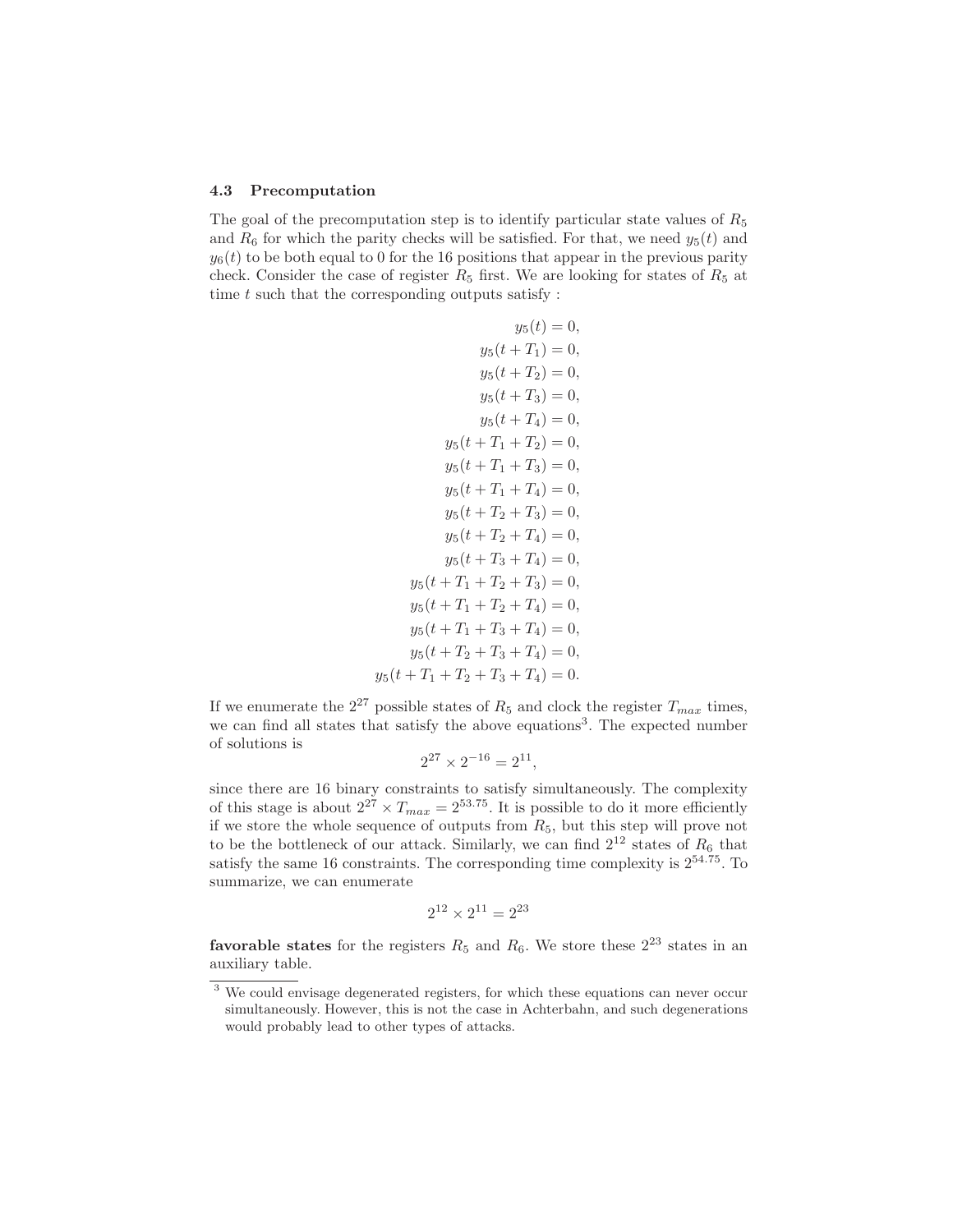In addition, for each favorable state, we clock  $R_5$  and  $R_6$  until we reach another favorable state. In the auxiliary table, we store the distance from each favorable state to the next one. This information will be useful in the next section. In average, we need  $2^{32}$  clockings per favorable state, resulting in a time complexity of  $2^{23} \times 2^{32} = 2^{55}$  steps.

### 4.4 Identification

We suppose that we are given a certain sequence of  $2^{40}$  keystream bits. To simplify what follows, we start by computing the parity checks on the keystream bits,

$$
pc(t) = z(t) + z(t + T_1) + z(t + T_2) + z(t + T_3) + z(t + T_4)
$$
  
+ z(t + T\_1 + T\_2) + z(t + T\_1 + T\_3) + z(t + T\_1 + T\_4)  
+ z(t + T\_2 + T\_3) + z(t + T\_2 + T\_4) + z(t + T\_3 + T\_4)  
+ z(t + T\_1 + T\_2 + T\_3) + z(t + T\_1 + T\_2 + T\_4) + z(t + T\_1 + T\_3 + T\_4)  
+ z(t + T\_2 + T\_3 + T\_4) + z(t + T\_1 + T\_2 + T\_3 + T\_4),

for  $t = 0...2^{40} - T_{max}$ .

It is very likely that  $R_5$  and  $R_6$  are in a favorable state, for at least one of the first  $2^{32}$  positions in the sequence. We call  $t_0$  such a position. Then we must have  $pc(t_0) = 0$ . This is only one bit of information, which is not sufficient to identify a favorable state.

Therefore, we enumerate all positions  $t_0$  from 0 to  $2^{32}$  and all the  $2^{23}$  favorable states. Suppose we have  $pc(t_0) = 0$  (otherwise we discard immediately the candidate). Then we use the auxiliary table to search for the next favorable state. Suppose the table says it will occur at the position  $t_1 > t_0$ . Then we jump to the position  $t_1$  in the keystream sequence and check if  $pc(t_1) = 0$ . If it is not the case, we discard this candidate. Otherwise, we iterate the process.

Since we have  $2^{40}$  keystream bits and the distance between two favorable states is about  $2^{32}$ , we might be able to iterate up to  $2^8 = 256$  times the process with success. This is sufficient to identify a favorable state, while a false alarm is very unlikely.

With our "early abort" strategy, we need to test only an average of 2 parity checks for each of the  $2^{32} \times 2^{23} = 2^{55}$  candidates. So the time complexity of this phase is about  $2^{56}$  steps.

#### 4.5 Retrieving the key

We have identified the value of the state of  $R_5$  and  $R_6$  at a certain position  $t_0$ in the output sequence. We would like to retrieve the key from this information, so a natural idea is to backtrack the updating of these registers. This is easy to do until we reach the initial state, since the update is invertible.

Next, we want to backtrack the initialization process of Achterbahn. During the extra clockings for diffusion and during the IV introduction, there is no difficulty to backtrack, since we can always predict the feedback bit. Unfortunately, we can no longer backtrack during the phase where the key was introduced.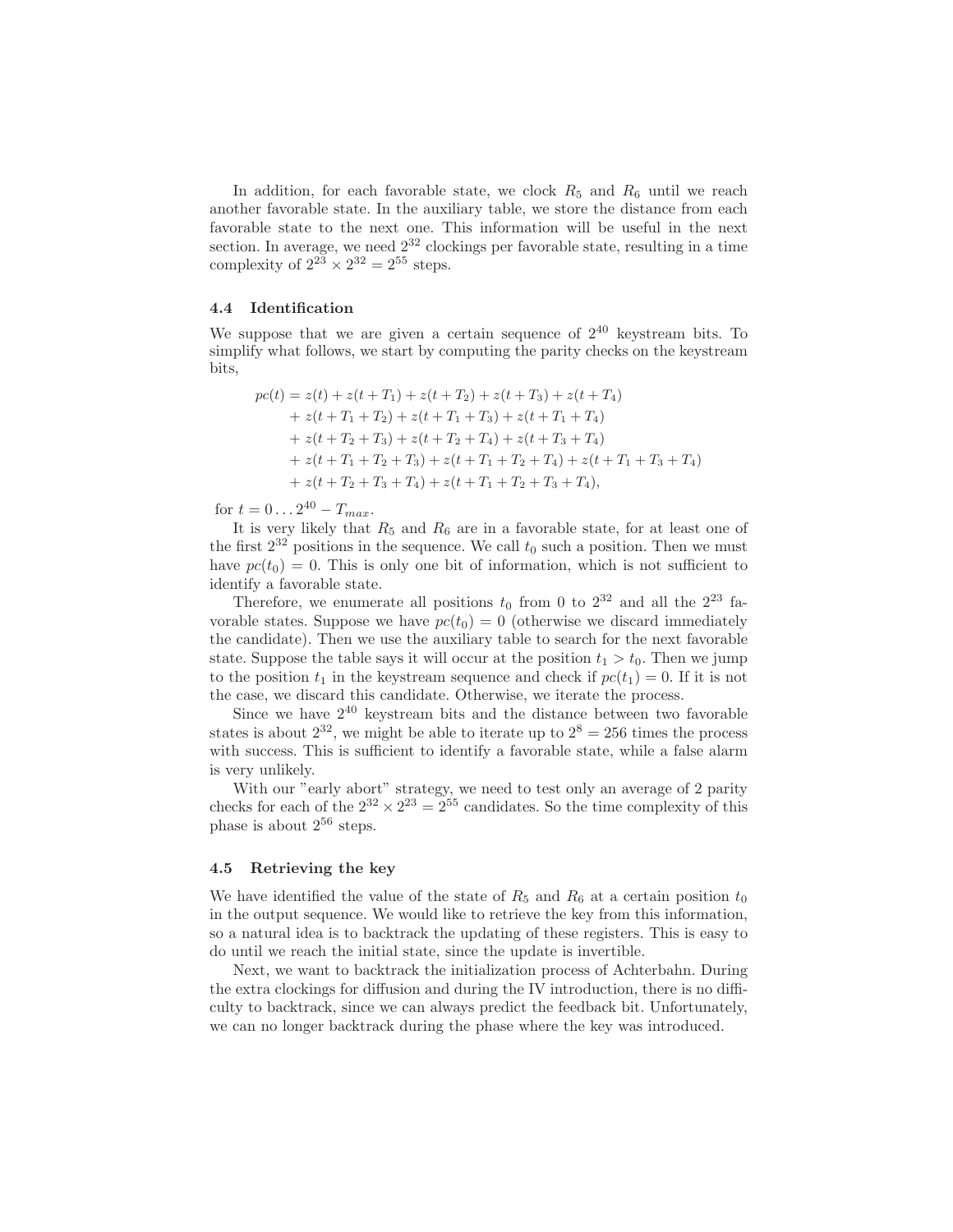Then, our idea is to perform a meet-in-the-middle attack. We split the key in two halves of 40 bits each. On the one hand, we guess the first 40 bits from the key and predict the state of  $R_5$  and  $R_6$  after the introduction of these 40 bits. On the other hand, we guess the last 40 bits from the key and backtrack the introduction of these bits from the known state of  $R_5$  and  $R_6$ . We search for a match between the two lists of  $2^{40}$  elements<sup>4</sup>.

We should observe  $2^{40} \times 2^{40} \times 2^{-55} \simeq 2^{25}$  matches since the lengthes of  $R_5$  and  $R<sub>6</sub>$  sum up to 55 bits. Each of them provides a key candidate, which is easy to test by producing several keystream bits. To summarize, from one known state of  $R_5$  and  $R_6$ , we can retrieve the secret key with time and memory complexity of  $2^{40}$ .

# 4.6 Analysis

Both the precomputation and the identification phase of our attack have a time complexity of about  $2^{56}$  steps. In addition, we need to store about  $2^{40}$  (parity checks of) keystream bits and an auxiliary table of size  $2^{23}$  after the precomputation phase.

The key recovery phase can be achieved using different trade-offs between time and memory. It is possible to do it with time and memory of  $2^{40}$ . But a more reasonable trade-off could be with time  $2^{50}$  and memory  $2^{30}$ .

# 4.7 Cryptanalysis of full Achterbahn

If we want to attack the full Achterbahn, we must take into account the keydependent linear combination used to compute the outputs of each register. This additional feature preserves the period of each registers, as well as the properties of the function  $F$ , so the observations on parity checks are unchanged. However, when looking for the favorable states of  $R_5$  and  $R_6$ , we must guess in addition the  $8 + 9 = 17$  key-dependent taps.

Depending on our guess on these key-dependent taps, we obtain a different set of favorable states. Therefore we must repeat  $2^{17}$  times the second phase of our attack, and the whole complexity for attacking the full Achterbahn is about 2 <sup>73</sup> computation steps.

# 5 Another Cryptanalysis of Achterbahn

In this section, we propose another attack technique against Achterbahn, based on approximating its output function by a linear expression.

<sup>4</sup> One bit is forced to 1 in each register to avoid the "all zero" state. The update is therefore not invertible, but we can easily guess the value of the erased bit, which has a negligible impact on the time complexity.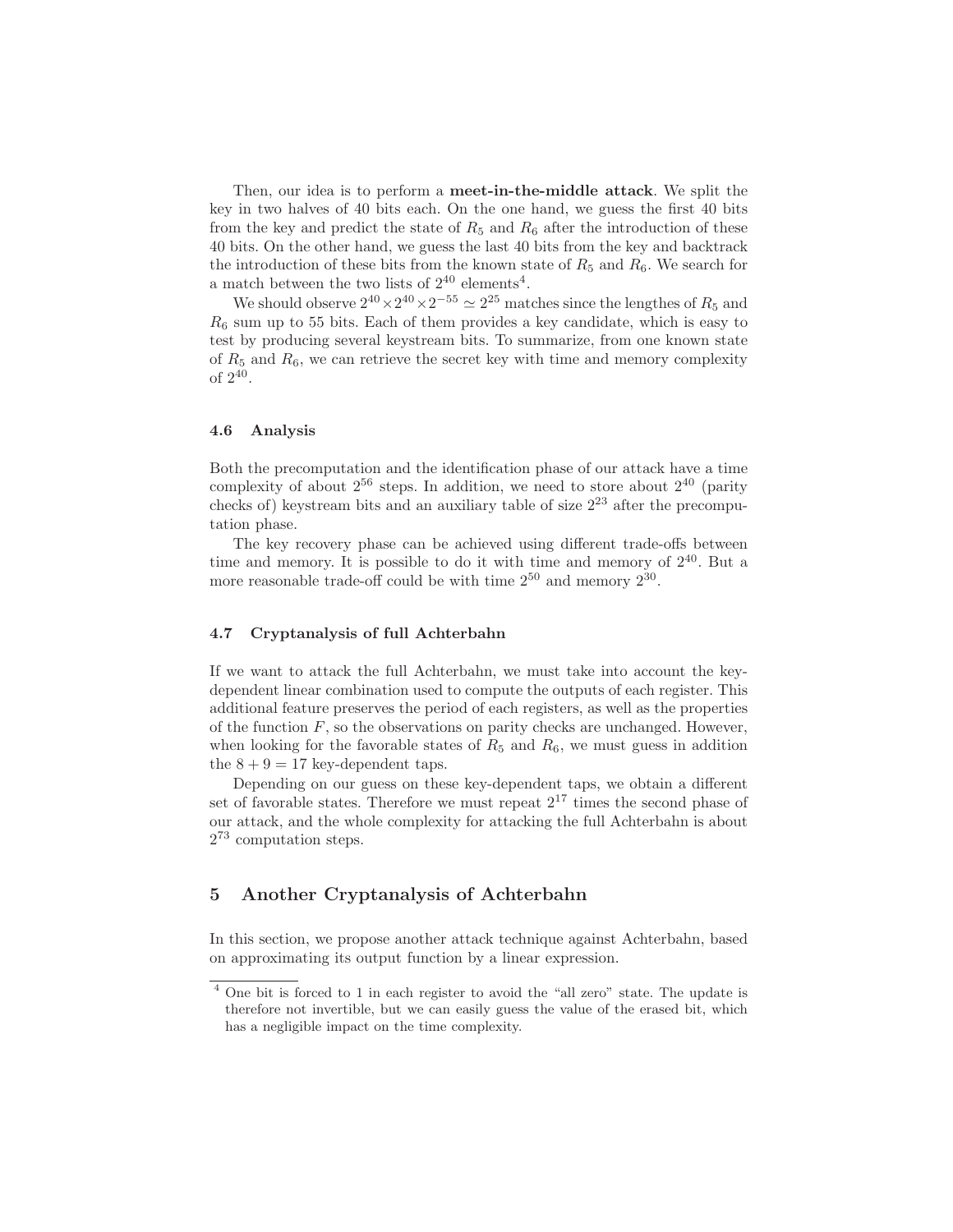### 5.1 Linear approximations of the output function

Reconsider Achterbahn's output function given in Section 2,

$$
z(t) = F(y_1(t), y_2(t), y_3(t), y_4(t), y_5(t), y_6(t), y_7(t), y_8(t))
$$
  
=  $y_1(t) \oplus y_2(t) \oplus y_3(t) \oplus y_4(t) \oplus$   
 $y_5(t)y_7(t) \oplus y_6(t)y_7(t) \oplus y_6(t)y_8(t) \oplus y_5(t)y_6(t)y_7(t) \oplus y_6(t)y_7(t)y_8(t).$ 

We use the notation  $l(t) = y_1(t) \oplus y_2(t) \oplus y_3(t) \oplus y_4(t)$  to refer to the linear part of  $F$ . it is easy to observe that  $F$  verifies the following linear approximations,

> $z(t) = l(t) \oplus y_5(t)$  with probability 10/16,  $z(t) = l(t) \oplus y_6(t)$  with probability 12/16,  $z(t) = l(t) \oplus y_7(t)$  with probability 12/16,  $z(t) = l(t) \oplus y_8(t)$  with probability 10/16.

In particular, we focus on the second approximation,

$$
z(t) = l(t) \oplus y_6(t), \tag{1}
$$

with probability  $\frac{12}{16} = 0.75 = 0.5 (1 + 0.5)$ . Therefore the **bias** of this linear approximation is  $\tilde{\varepsilon} = 0.5$ .

### 5.2 Using the sparse parity checks

Similarly to Section 4.2, we can construct parity checks satisfied by the sequence of bits  $l(t) \oplus y_6(t)$ . Such a parity check will involve 32 keystream bits (instead of 16 like in Section 4.2) distant from at most

$$
T_{max} = T_1 + T_2 + T_3 + T_4 + T_6 = 381681659 \approx 2^{28.51}
$$

positions. This parity check is not directly satisfied by the output sequence of Achterbahn since  $l(t) \oplus y_6(t)$  is only an approximation of the output function. However we can sum up 32 times the linear approximation (1) over different values of t, which has the effect of multiplying the biases. Therefore, the parity check is satisfied by the sequence  $z(t)$  with probability

$$
0.5 \left(1 + \varepsilon^{32}\right) = 0.5 \left(1 + \frac{1}{2^{32}}\right).
$$

Therefore if we consider a sequence of  $2^{64}$  output bits and evaluate all the parity checks, we will detect this bias. This allows to distinguish Achterbahn's outputs from truly random sequences. In addition, this attack is not affected if we add key-dependent taps to each register, so its complexity is the same for the reduced and for the full Achterbahn.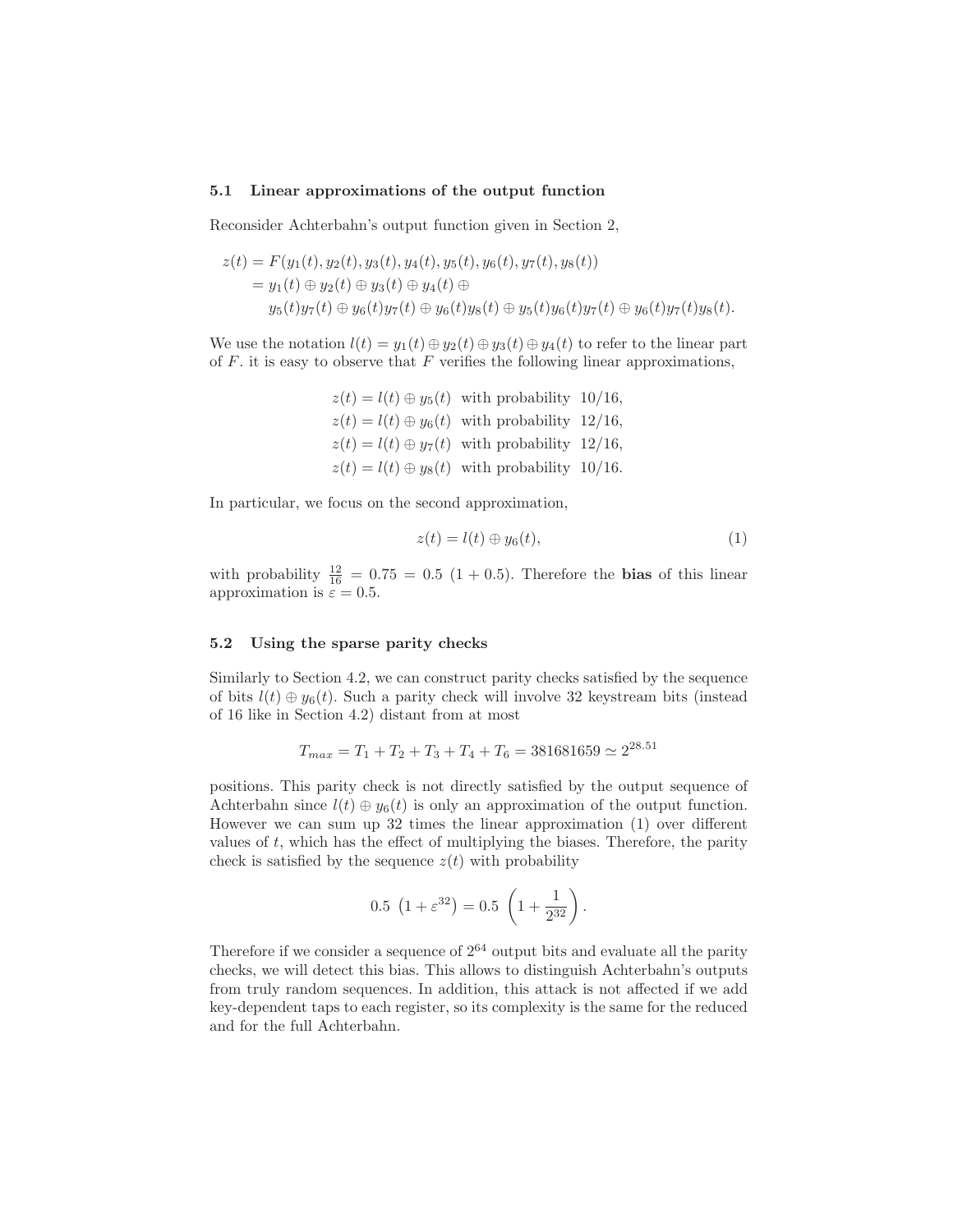### 5.3 Guessing one register

A natural extension of the previous distinguishing attack consists in guessing the initial content of register  $R_1$  (there are  $2^{23}$  candidates). Then, we can eliminate the term  $y_1(t)$  in the previous linear approximation. Consequently, the weight of the parity check drops from 32 to 16, bringing the bias from  $2^{-32}$  to  $2^{-16}$ .

For the correct guess, we detect a bias by looking at  $2^{32}$  keystream bits, while there is no bias for incorrect guesses. Once the correct guess has been identified, it is straightforward to repeat the process to target other registers. To summarize, this attack costs about  $2^{55}$  computation steps and requires  $2^{32}$ keystream bits. For the full Achterbahn, the number of guesses for  $R_1$  is  $2^{29}$ instead of  $2^{23}$  increasing the complexity of the key recovery from  $2^{55}$  to  $2^{61}$ .

# 6 The case of Achterbahn-v2

#### 6.1 Time-Memory Trade-Off

We reconsider the attack described in Section 4 in order to break the reduced version of Achterbahn-v2. Because of the linear complexity arguments, one can still construct the sparse parity checks satisfied by the linear part  $l(t)$  (F and  $F'$  have both the same linear part). The criteria chosen by the designers is that it is no longer possible to cancel out the nonlinear part

$$
nl(t) = z(t) \oplus l(t) \tag{2}
$$

by guessing 2 registers only, like for the "basic" Achterbahn. However,  $nl(t)$ depends only on the initial state of the registers  $R_5, R_6, R_7$  and  $R_8$ , which represents  $27 + 28 + 29 + 31 = 115$  unknown bits. So we can apply the usual time-memory-data trade-off for stream ciphers :

- **Precomputation step**: Pick at random  $2^{57.5}$  initial states for the registers  $R_5, R_6, R_7$  and  $R_8$  Then evaluate the parity check of Section 4.2 on the sequence of  $nl(t)$  bits. We do this for 115 parity checks and we store the resulting vector of 115 bits in a table. Finally, the  $2^{57.5}$  entries of this table are sorted according to the stored value.
- **Identification step** : Analyze a sequence of  $2^{57.5}$  keystream bits and for each encountered position, evaluate the first 115 parity checks.

The parity check evaluated on the  $z(t)$  bits is equal to the parity check evaluated on the  $nl(t)$  bits, since it cancels out on the  $l(t)$  bits (see relation (2)). Therefore, when we find a match, we learn the state of  $R_5, R_6, R_7$  and  $R_8$  during the encryption process. It turns out that a match is indeed expected here, due to the birthday paradox.

Besides, it is clear that the state of the 4 remaining registers,  $R_1, R_2, R_3$  and  $R_4$  as well as the secret key could be further retrieved, with an analysis similar to the one described in Section 4. We estimate the cost of this attack to  $2^{57.5}$  in time and data complexity.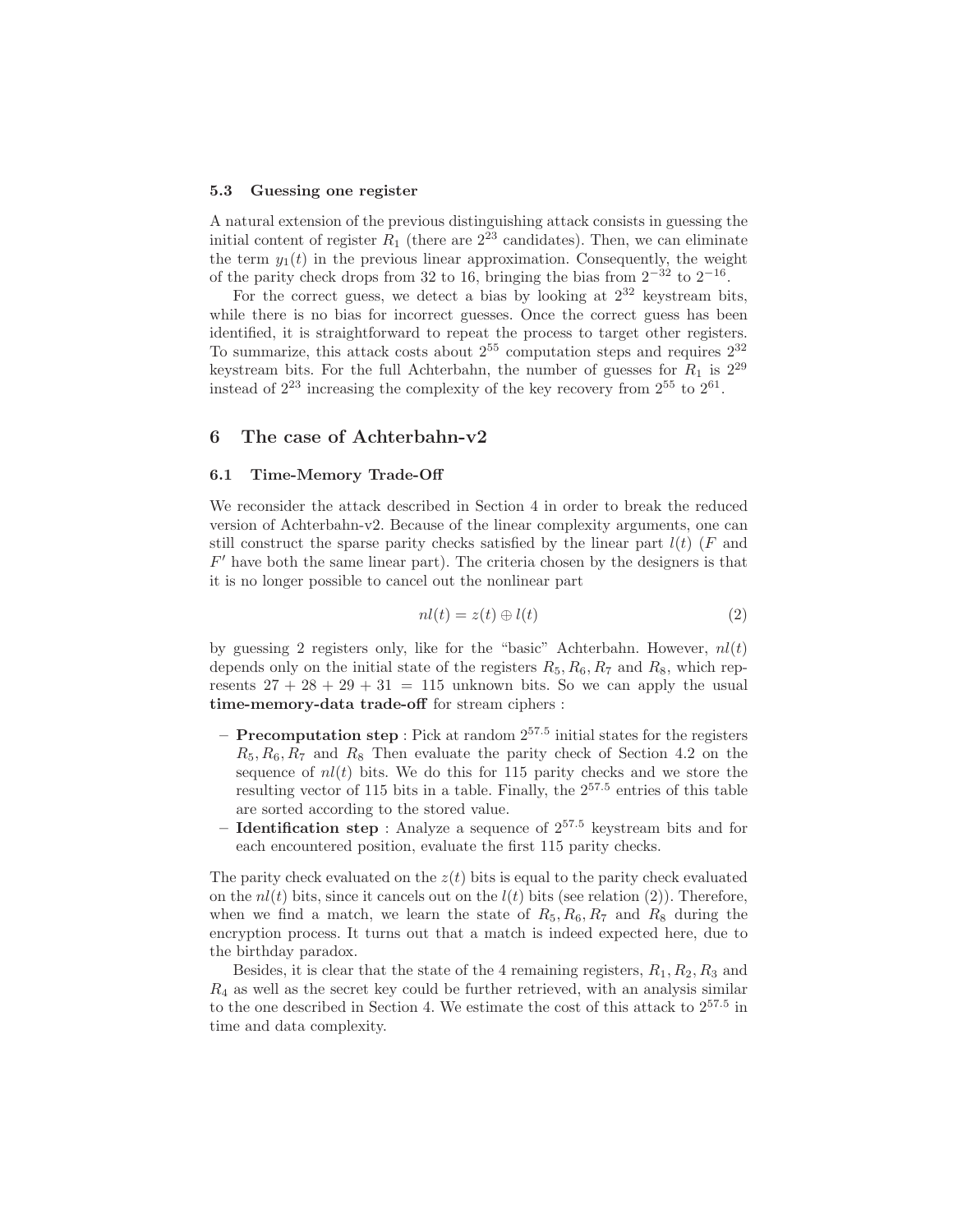There is a technical detail to mention. Evaluating each parity check (in the precomputation step) requires to handle some  $nl(t)$  bits which are located  $T_{max} \simeq 2^{26.75}$  positions apart. To deal with this, we suggest to first compute the contribution of each separate register to the parity checks, for each possible state. This requires about  $T_{max} \times 2^{31} \simeq 2^{57.75}$  steps for the longest register, *i.e.*,  $R_8$ . Then for each of the  $2^{57.5}$  candidates, evaluating the 115 parity checks just requires several table look-ups and several XOR's. Arguably, the basic step in our attack costs about as much as testing one key in an exhaustive search.

This attack applies to the "reduced" Achterbahn-v2. Considering the case of the "full" Achterbahn-v2, we observe that each register has an "extra" entropy of 8, 9 or 10 bits, due to the secret feed-forward. This sums up to 36 new unknowns. An exhaustive search over these unknowns is impossible, since it would bring the complexity above exhaustive search. Hence, we propose an alternative strategy in order to break the full Achterbahn-v2.

### 6.2 Breaking the full Achterbahn-v2

We propose a different extension of the attack of Section 4. The modification is that we target positions where  $y_5(t) = y_6(t) = 1$  instead of 0. For these selected positions,

$$
F'(y_1(t),...,y_8(t)) = y_1(t) \oplus y_2(t) \oplus y_3(t) \oplus y_4(t) \oplus y_7(t) = \lambda(t)
$$

So F' is reduced to a linear term  $\lambda(t)$  with 5 terms (instead of 4 terms like  $l(t)$ ) We view the bit  $y_1(t) \oplus y_2(t)$  as the output of a single register with period  $T_1 \cdot T_2$ , so again we can write sparse parity checks of weight 16, involving terms located

$$
T_{max} = T_1 \cdot T_2 + T_3 + T_4 + T_7 \simeq 2^{45}
$$

positions apart.  $T_{max}$  is now much larger than previously, but as already pointed out in Section 4.3 the precomputation of "favorable" states for the register  $R_5$  (or for  $R_6$ ) can be done without clocking it  $T_{max}$  times ( $T_5$  clockings are sufficient, taking into account its periodicity). Similarly, the increase of  $T_{max}$  does not change the time complexity of the identification step described in Section 4.4.

To summarize, the full Achterbahn-v2 can be attacked with the same complexity as the attack against the full Achterbahn described in Section 4.7, except that the data complexity is increased to  $T_{max} = 2^{45} + 2^{40} \simeq 2^{45}$  known keystream bits.

# 7 The case of Achterbahn-v3

Achterbahn-v3 has a new output function  $F''$  which is not as sparse as its predecessors. However,  $F''$  is approximable by a sparse linear function. Then the attack proposed in Section 5 can be applied. First, we observe that

$$
z(t) = F''(y_1(t) \dots y_8(t)) = y_1(t) \oplus y_2(t) \oplus y_3(t) \oplus y_4(t),
$$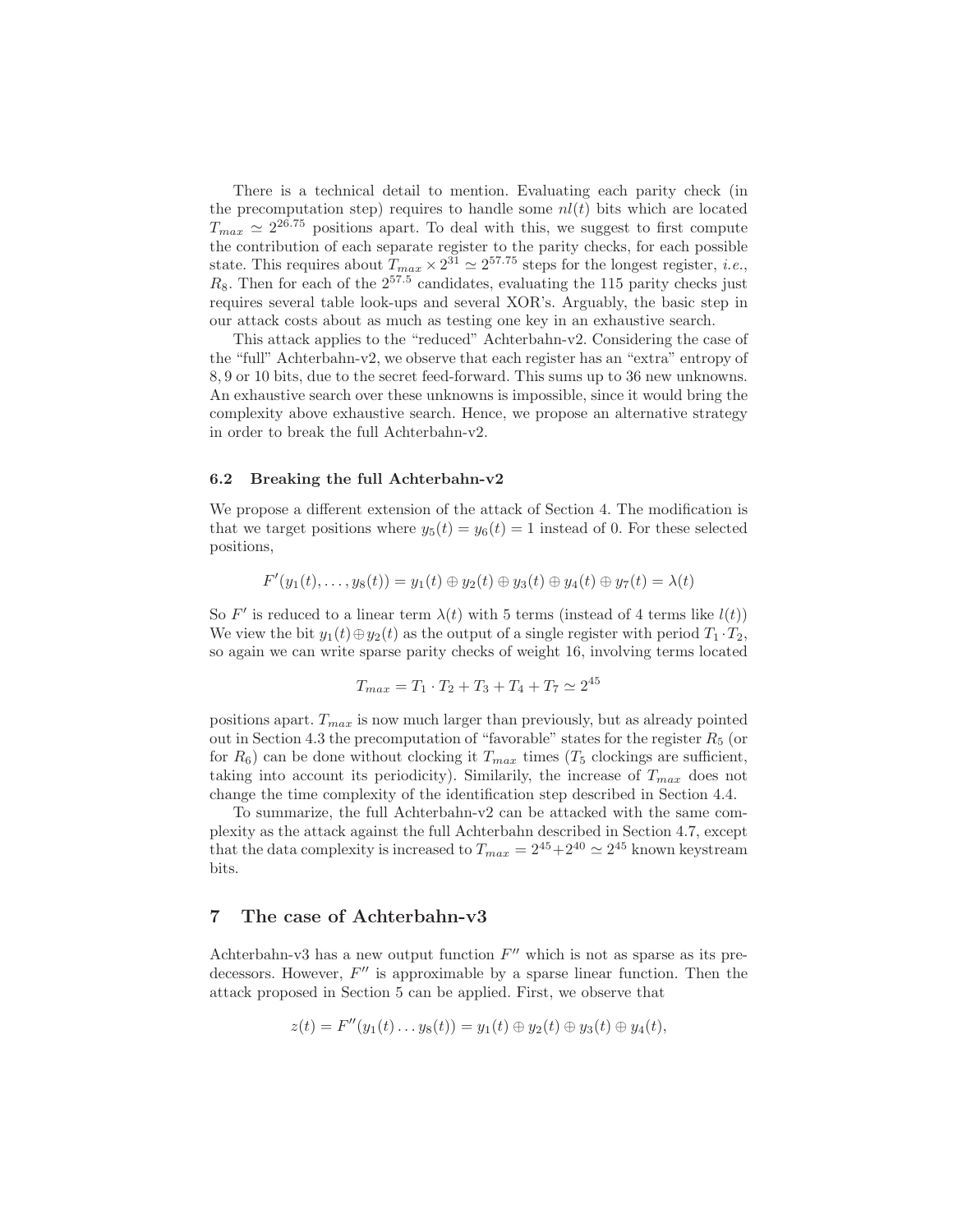with probability  $\frac{9}{16} = 0.5 \cdot (1 + \frac{1}{8})$ . Then we apply the attack of Section 5 with the register-guessing trick. We guess the initial state of register  $R_1$  (complexity 2 <sup>22</sup>), then we evaluate the parity check (of weight 8 since only 3 terms remain). The resulting bias is

$$
\varepsilon = \left(\frac{1}{8}\right)^8 = 2^{-24},
$$

so  $2^{48}$  keystream bits are needed to detect the correct initial state of  $R_1$ . The time complexity of this attack is  $2^{22} \times 2^{48} = 2^{70}$  for the reduced Achterbahn-v3. For the full Achterbahn-v3, there is an auxiliary factor of  $2^6$  to take into account for the secret feed-forward.

| Type of Attack                          | Technique                        | Target                                      | Complexity  Data       |                        |
|-----------------------------------------|----------------------------------|---------------------------------------------|------------------------|------------------------|
| Key recovery (Sec. 4) Linear Complexity |                                  | reduced Achterbahn<br>full Achterbahn       | $2^{56}$<br>$2^{73}$   | $2^{40}$<br>$2^{40}$   |
| Distinguisher (Sec. 5)                  | Linear Approx.                   | reduced Achterbahn<br>full Achterbahn       | $2^{64}$<br>$2^{64}$   | $2^{64}$<br>$2^{64}$   |
| Key recovery (Sec. 5)                   | Linear Approx.                   | reduced Achterbahn<br>full Achterbahn       | $2^{55}$<br>$2^{61}$   | $2^{32}$<br>$2^{32}$   |
| Key recovery (Sec. 6)                   | Time-Memory<br>Linear Complexity | reduced Achterbahn-v2<br>full Achterbahn-v2 | $2^{57.5}$<br>$2^{73}$ | $2^{57.5}$<br>$2^{45}$ |
| Key recovery (Sec. 7)                   | Linear Approx.                   | reduced Achterbahn-v3<br>full Achterbahn-v3 | $2^{70}$<br>$2^{76}$   | $2^{48}$<br>$2^{48}$   |

# 8 Conclusion

Table 2. Summary of cryptanalysis results against Achterbahn

We proposed several attacks against Achterbahn and its modified versions. Table 2 summarizes all these cryptanalysis results. In spite of the nonlinear update, the fact that all registers are small and autonomous allows us to envisage several new attacks. Our idea is first to observe that a linear output function would give a low linear complexity and therefore an easily brekable cipher. Then we suggest to approximate the output function by a linear expression, and we build parity checks that the linearized version of Achterbahn should satisfy.

Following the publication of some preliminary results, the designers of Achterbahn suggested to modify the output filter. However, we pointed out that some attacks of the same nature are still possible. It is interesting to notice that our